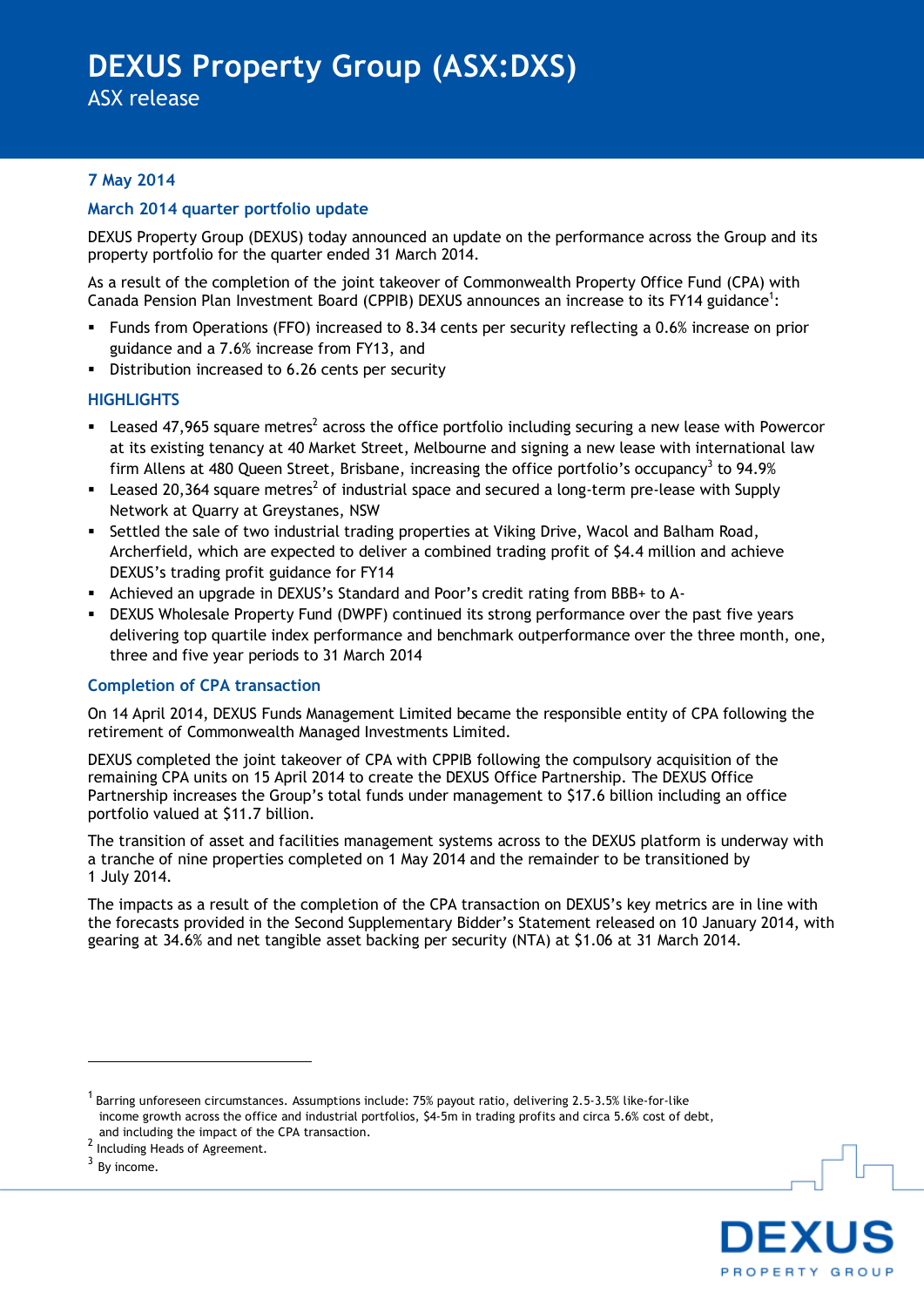ASX release

## **PORTFOLIO UPDATE**

## **Total portfolio metrics as at 31 March 2014**

Area leased during the quarter:  $68.329$  square metres<sup>4,5</sup>

| Key metrics <sup>3</sup>           | 31 March 2014 | 31 December 2013 |
|------------------------------------|---------------|------------------|
| Occupancy by income                | 94.4%         | 94.5%            |
| Occupancy by area                  | 93.6%         | 94.1%            |
| WALE by income                     | 4.7 years     | 4.9 years        |
| Retention rate (year to date)      | 57%           | 55%              |
| Retention rate (rolling 12 months) | 61%           | 65%              |

## **Office portfolio**

- Portfolio value:  $$7.6$  billion<br>Area leased during the quarter:  $47,965$  square metres<sup>4,5</sup>
- Area leased during the quarter:

| Key metrics <sup>5</sup>           | 31 March 2014 | 31 December 2013 |
|------------------------------------|---------------|------------------|
| Occupancy by income                | 94.9%         | 94.6%            |
| Occupancy by area                  | 94.5%         | 93.9%            |
| WALE by income                     | 4.9 years     | 5.1 years        |
| Average incentive                  | 17.0%         | 16.9%            |
| Average rental increase/decrease   | 6.6%          | 2.5%             |
| Retention rate (year to date)      | 67%           | 59%              |
| Retention rate (rolling 12 months) | 65%           | 69%              |

Kevin George, DEXUS Executive General Manager, Office and Industrial, said: "Over the quarter, we have seen a reduction in the trend for tenants pushing out leasing decisions, providing further confidence in the Sydney and Melbourne office markets."

"In Sydney there has been an increase in tenant enquiry for prime grade space and, in some instances, competition between several parties for available space. We are also seeing positive signs in the Melbourne CBD with some office space being withdrawn for residential conversion and some evidence of tenants migrating to the city from the suburbs."

Over the quarter to 31 March 2014, DEXUS leased 47,965 square metres<sup>4</sup> across 39 transactions including:

- A new lease with existing tenant Powercor across 11,615 square metres covering 10 levels at its existing tenancy in 40 Market Street, Melbourne for a 15 year term
- A lease renewal with Simpson Grierson at Lumley Centre, Auckland across 6,631 square metres
- A new lease with international law firm Allens at 480 Queen Street, Brisbane across approximately 4,000 square metres, increasing the space committed at the building to 50%, well ahead of practical completion expected in February 2016
- Five new or renewed leases at 201 Elizabeth Street, Sydney totalling 3,243 square metres
- Eight new or renewed leases at Australia Square, Sydney across 2,563 square metres

Occupancy by income across the office portfolio increased to 94.9% and the portfolio weighted average lease expiry (WALE) at 31 March 2014 was 4.9 years.

Despite leasing conditions remaining challenging, DEXUS has secured 125 leasing transactions financial year to date across 115,975 square metres<sup>4</sup>, with a weighted average lease term of 7.6 years.

<u>.</u>



<sup>&</sup>lt;sup>4</sup> Including Heads of Agreement.<br><sup>5</sup> As at 31 March 2014, excluding the CPA portfolio.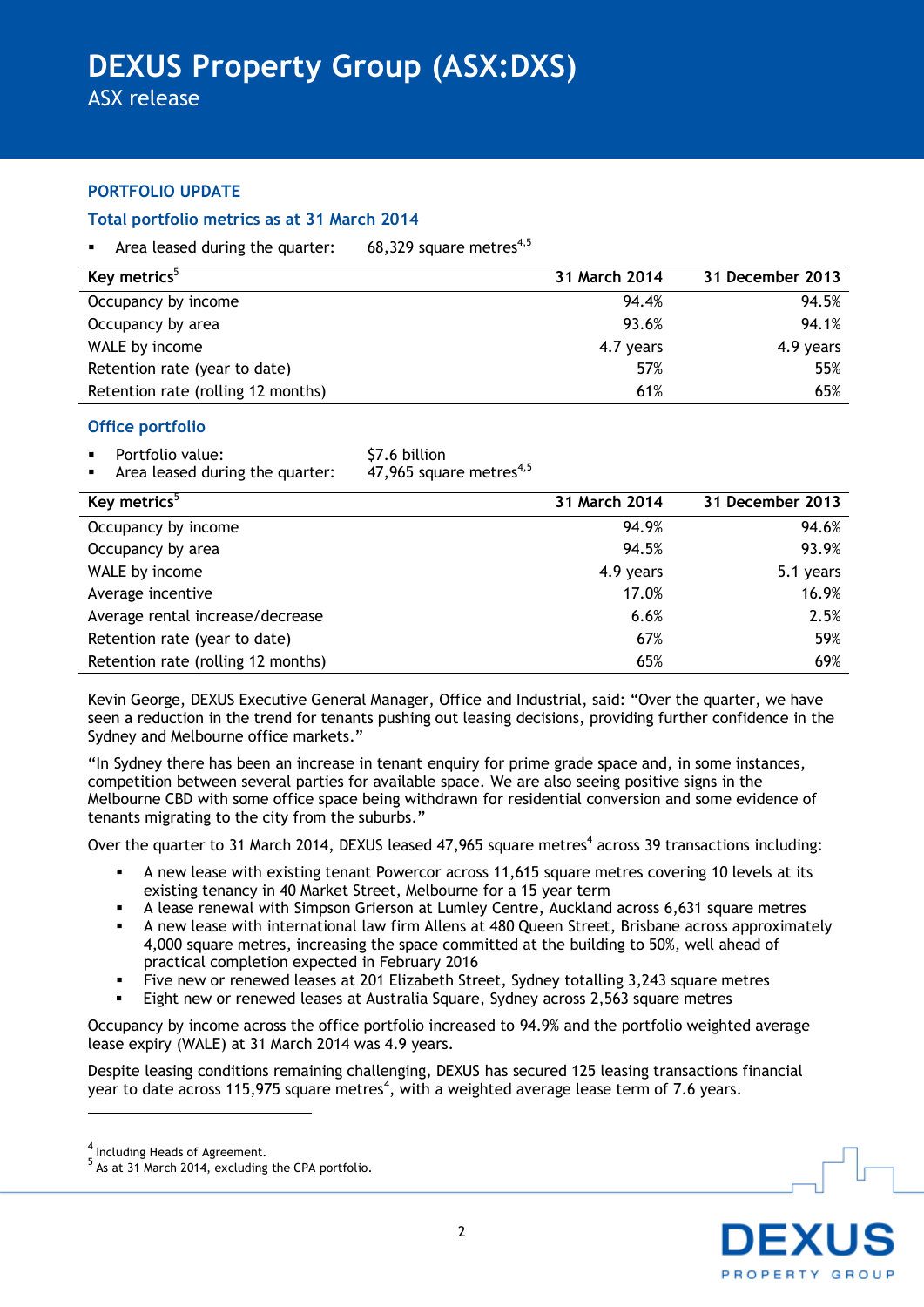#### **Delivering enhanced property solutions**

DEXUS continued to work with tenants to provide property solutions, successfully securing a long term commitment from existing tenant Powercor at 40 Market Street, Melbourne, 15 months after the property's acquisition and well ahead of lease expiry.

DEXUS acquired the property as a trading opportunity in January 2013 and will undertake a high quality base building upgrade including new lifts, lobby enhancements, upgraded plant and equipment, new endof-trip facilities and refurbished toilets and amenities.

Kevin George said: "We are pleased to have been able to deliver an enhanced property solution which is mutually beneficial for DEXUS and Powercor at 40 Market Street. The new lease together with the property improvements will reposition 40 Market Street and, in turn, enhance investor returns."

#### **Value-add through active asset management progresses divestments**

During the quarter DEXUS progressed leasing at the Lumley Centre in Auckland and at 50 Carrington Street in Sydney, maximising the properties' values in preparation for divestment.

The Lumley Centre, Auckland, DEXUS's remaining offshore property, is for sale via an expression of interest campaign which is expected to close on 5 June 2014. DEXUS has successfully increased the property's occupancy to 99% and WALE to 7.7 years.

50 Carrington Street, Sydney is an identified trading property to which DEXUS has added significant value over the past 18 months through refurbishment and a targeted leasing campaign. DEXUS has successfully increased the property's occupancy to 97% from 61% at acquisition, and the property's WALE to 4.0 years, from 2.2 years. The property is currently being marketed for sale via an expression of interest campaign which is expected to close on 22 May 2014.

#### **Sustainability**

The NABERS Energy rating for the office portfolio remained steady at 4.8 stars on a like-for-like basis for the quarter ended 31 March 2014. In April 2014, 50 Carrington Street, Sydney achieved a 4.5 star NABERS Energy rating, increasing the rating from 3 stars at acquisition in November 2012 following refurbishments to the property, including replacing the cooling chiller towers and retro-fitting energy saving lighting.

### **Industrial portfolio**

|  | Portfolio value: | \$1.5 billion |
|--|------------------|---------------|
|--|------------------|---------------|

Area leased during quarter:  $20,364$  square metres<sup>6,7</sup>

| Key metrics <sup>7</sup>           | 31 March 2014 | 31 December 2013 |
|------------------------------------|---------------|------------------|
| Occupancy by income                | 92.5%         | 94.2%            |
| Occupancy by area                  | 93.0%         | 94.3%            |
| WALE by income                     | 3.8 years     | 4.1 years        |
| Average incentive                  | 9.1%          | 9.9%             |
| Average rental increase/decrease   | $(4.1)$ %     | $(7.1)$ %        |
| Retention rate (year to date)      | 47%           | 52%              |
| Retention rate (rolling 12 months) | 58%           | 63%              |

1



<sup>&</sup>lt;sup>6</sup> Including Heads of Agreement.

 $^7$  As at 31 March 2014, excluding the CPA portfolio.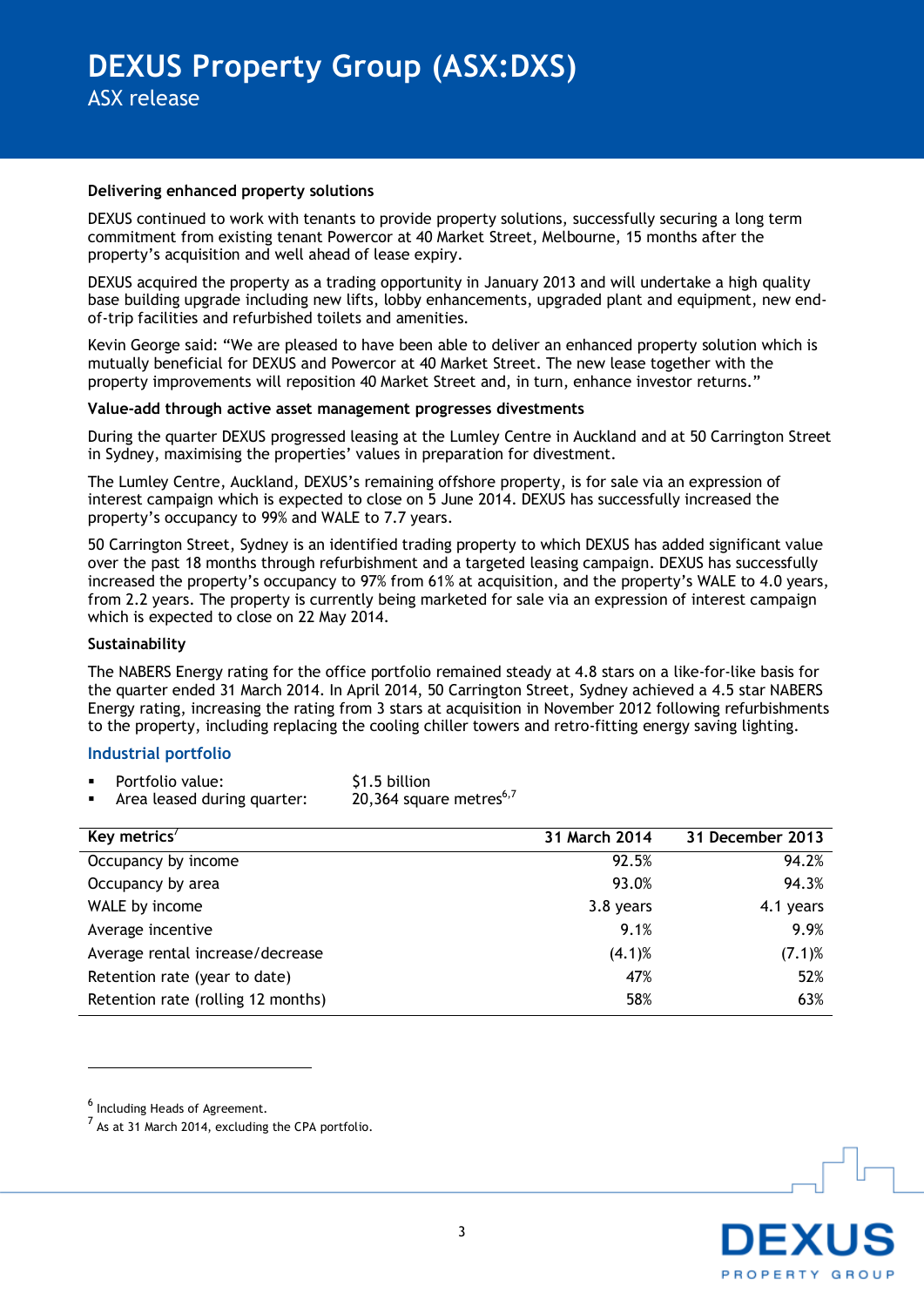Kevin George said: "We have seen encouraging signs in industrial lead indicators including improved retail turnover and an increase in consumer imports. This has occurred as the consumer and housing sectors respond to low interest rates which are expected to have a positive impact on tenant demand for industrial space."

Over quarter to 31 March 2014, DEXUS leased 20,364 square metres $^8$  of industrial space across 25 transactions including a long term pre-lease with Supply Network at Quarry at Greystanes, NSW across 7,900 square metres. DEXUS's proactive leasing approach has secured 56 leasing transactions across 93,051 square metres $<sup>8</sup>$  for the financial year to date.</sup>

Industrial portfolio occupancy by income decreased from 94.2% at 31 December 2013 to 92.5% at 31 March 2014 primarily due to the departure of Spotless at Victoria Road, Gladesville.

### **DEVELOPMENT PIPELINE**

DEXUS continued to make progress across its \$3.0 billion Group development pipeline which includes developments in DEXUS's direct portfolio and in the third party funds management business.

Construction works progressed at both of DEXUS and DWPF's fund-through developments at 480 Queen Street, Brisbane and Kings Square in Perth. At 480 Queen Street, works are progressing to program with the jump form up to level 6. The office space is 50% committed and practical completion is expected in February 2016. At Kings Square, Perth, works at each of the three buildings is underway. The office space is 45% committed and practical completion is expected in mid-2015. Both of the fund-through developments are targeting an initial yield of 7.25% to 8.0%.

As a result of the completion of the CPA transaction, DEXUS has assumed the management of the 5 Martin Place, Sydney development and is implementing a refreshed leasing campaign. The property is currently 41% committed and practical completion is expected in mid-2015. 5 Martin Place is targeting an initial yield of circa 7%.

The settlement of two industrial trading properties at Viking Drive, Wacol and Balham Road Archerfield on 12 March 2014 is expected to deliver a combined trading profit of \$4.4 million.

Darren Steinberg, DEXUS Chief Executive Officer, said: "Achieving the profits from the sale of Wacol and Archerfield delivers on our trading profit guidance for FY14. This builds on our reputation of developing quality industrial product and reinforces our ability to add value through active asset management."

### **CAPITAL MANAGEMENT**

| Key metrics                        | 31 March 2014 | 31 December 2013 |
|------------------------------------|---------------|------------------|
| Gearing                            | $34.6%^{9}$   | 30.6%            |
| Duration of debt                   | 5.6 years     | 6.1 years        |
| Current cost of debt <sup>10</sup> | 5.6%          | 5.7%             |

On 31 March 2014, DEXUS's credit rating from Standard & Poor's was upgraded from BBB+ to A-. The upgrade follows DEXUS's acquisition of CPA with CPPIB and reflects DEXUS's strong balance sheet, high quality property portfolio and consistent management of business and credit metrics.

Including the impact of the CPA transaction, gearing as at 31 March 2014 was 34.6%.

Craig Mitchell, DEXUS Executive Director, Finance and COO, said: "It was pleasing to receive recognition for our active and disciplined capital management approach through our credit rating upgrade."

1



<sup>8</sup> Including Heads of Agreement.

 $^{9}$  Adjusted for the CPA transaction.

<sup>10</sup> Weighted average across the period, inclusive of fees and margins on a drawn basis.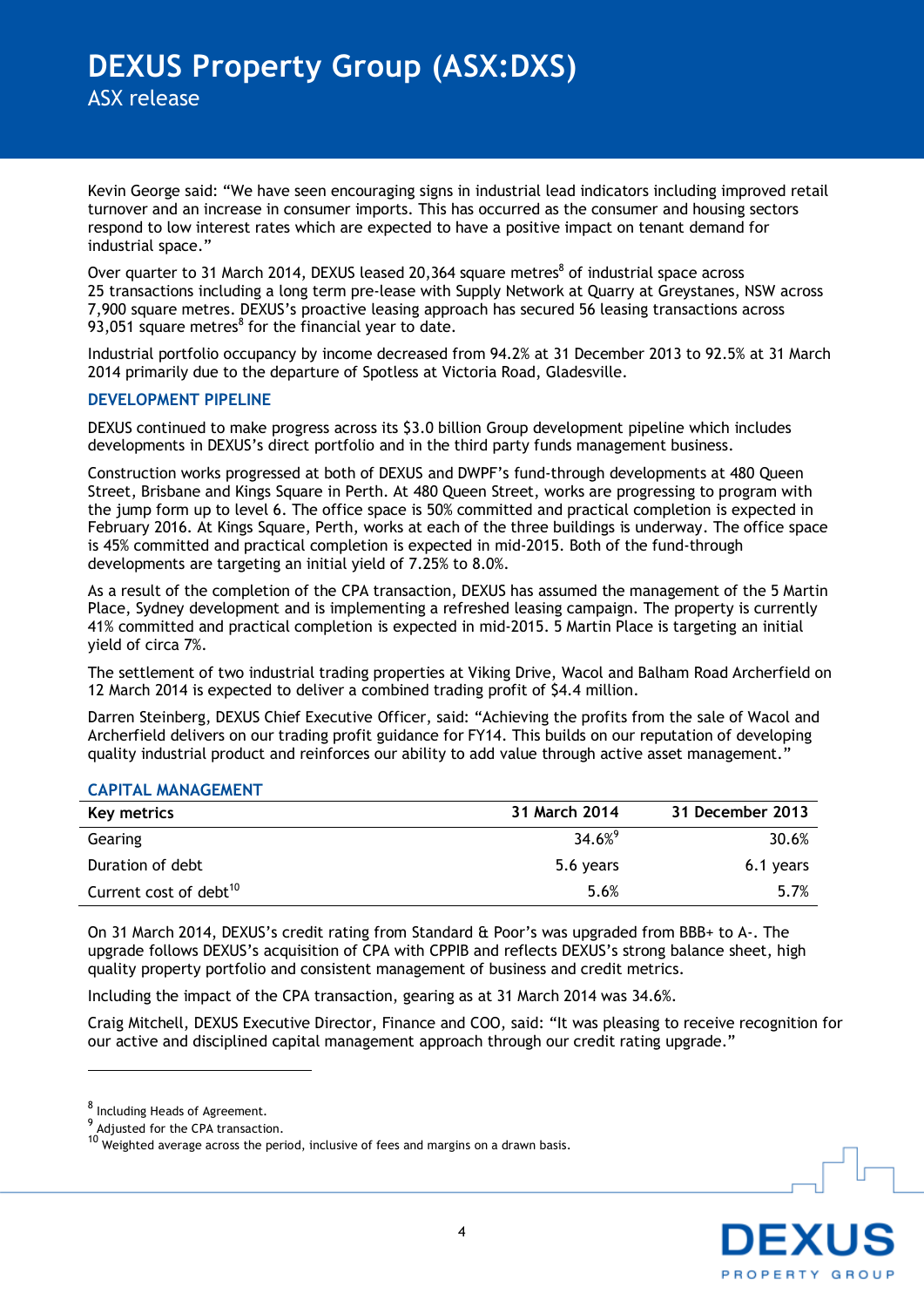### **THIRD PARTY FUNDS MANAGEMENT**

DEXUS's third party funds management business has grown by almost 60% since 30 June 2012 and now comprises \$8.5 billion of funds under management, including DEXUS Wholesale Property Fund (DWPF) the Australian mandate, the Australian Industrial Partnership and the newly created DEXUS Office Partnership.

Craig Mitchell said: "We continued to drive performance in our third party funds management business over the quarter, with all of our Funds delivering outperformance. DWPF continued its strong performance over the past five years, delivering top quartile index performance and benchmark outperformance over the three months, one, three and five year periods to 31 March 2014.

"DWPF completed a pro-rata offer for \$350 million which was significantly over-subscribed, demonstrating strong demand for the Fund and reflecting its strong performance and quality portfolio."

In a competitive transaction market, DWPF acquired AM60, 42-60 Albert Street, Brisbane, during the March 2014 quarter on attractive metrics, enhancing the diversity of its portfolio and delivering on its 2014 Investment Plan.

### SUMMARY AND OUTLOOK

<u>.</u>

Darren Steinberg said: "The completion of the CPA transaction has created an enhanced office portfolio of quality and scale and expanded our third party funds management business. Our continued focus on driving results from our existing portfolio achieved solid leasing results, secured trading profits and delivered performance for our third party capital partners.

"Over the next 12 months, lead indicators are pointing to improving office market conditions including increased business confidence in response to low interest rates, a strengthening in employment growth and a continued migration of tenants to CBD markets.

"International and domestic investment demand remains strong for Australian property across all sectors, positively impacting valuations and creating opportunities to broaden third party capital partnerships.

"As a result of the completion of the CPA transaction, we have increased FFO guidance<sup>11</sup> to 8.34 cents per security and increased distribution guidance to 6.26 cents per security for the 12 months ending 30 June 2014.

"We remain committed to delivering results for our investors and capital partners and will continue to drive the portfolio to achieve this outcome."

<sup>11</sup> Barring unforeseen circumstances. Assumptions include: 75% payout ratio, delivering 2.5-3.5% like-for-like income growth across the office and industrial portfolios, \$4-5m in trading profits and circa 5.6% cost of debt, and including the impact of the CPA transaction.